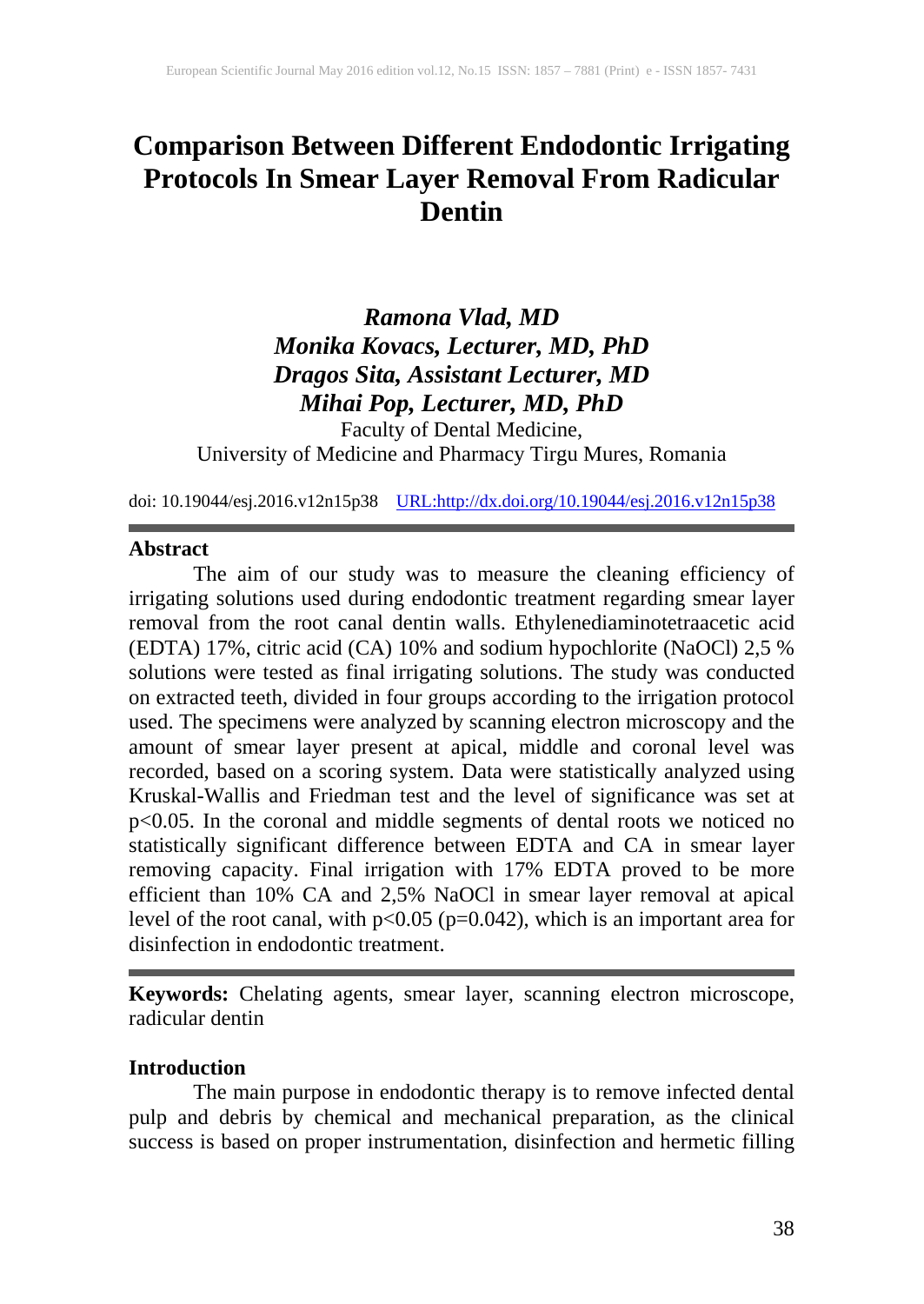of the root canal. During this process, a special complex of organic and inorganic debris is formed on the radicular dentin surface as a result of endodontic treatment, named smear layer [Haapasalo, Shen, Qian and Gao, 2010 and Violich & Chandler, 2010]. The irrigating protocols used for cleaning contain sodium hypochlorite (NaOCl) solution 2, 5-5,25% combined with a chelating agent, but the best sequence of solutions is still a reason of debate and controversy in the scientific literature [Zand et al., 2010]. The use of NaOCl 5, 25% and EDTA 17% had been proposed as an excellent irrigation protocol, which effectively removes debris and smearlayer [Mello, Kammerer, Yoshimoto, Macedo and Antoniazzi, 2010].

It is an artificial aminoacid with a pH 7, biocompatible and with a reduced antibacterial effect, based on the inhibiting effect on bacterial growth by chelating with metallic ions used in their metabolisms [Pitoni, Fiquerido, Aranjo and Souza, 2011, and Dai et. al., 2011]. EDTA can be used in combination with a surfactant, in order to remove calcifications from the pulp chamber or obliterated root canals, allowing proper cleaning and shaping. Another chelating agent is citric acid that has been suggested to exert a good capacity of smear layer removal [Dai et. al., 2011]. The most common is a 10% solution maintained in contact with dentin for 2-3 minutes.

The aim of our study was to compare the effectiveness of EDTA, NaOCl and CA in smear layer removal from infected root canals after different endodontic irrigating protocols.

## **Material and methods**

Ethical approval was taken before starting this study in which we used forty human freshly extracted necrotic teeth. All teeth were stored in formalin solution for 1-2 days and instrumented according to the step-back technique using K-files (Dentsply-Maillefer, Ballaigues, Switzerland) up to # 40, with NaOCl 5,25% irrigation after each file, followed by 5 ml of saline solution. The teeth were divided in 4 study groups: Group I – EDTA 17%, Group II – citric acid 10%, Group III – NaOCl 5, 25% and Group IV – control, irrigation with saline solution. For the SEM evaluation, longitudinal grooves were made on the surface of the crown and root using a diamond disk at low speed, without penetrating the canal. The roots were split in half with a sharp blade and were coded according to the protocol used and the specimens were examined using a SEM (Tesla BS 340, Brno, Czech Republic) at x1000 and x750 magnification at the coronal, middle and apical thirds, based on a graded scale from 1-3 (1 – complete smear layer removal, open dentin tubules, 2 – moderate smear layer, partially opened tubules, 3 – dentin surface completely covered with smear layer) in order to assess the quality of smear layer removal. Photomicrographs of the examined areas were taken and evaluated by two independent observers in a double-blind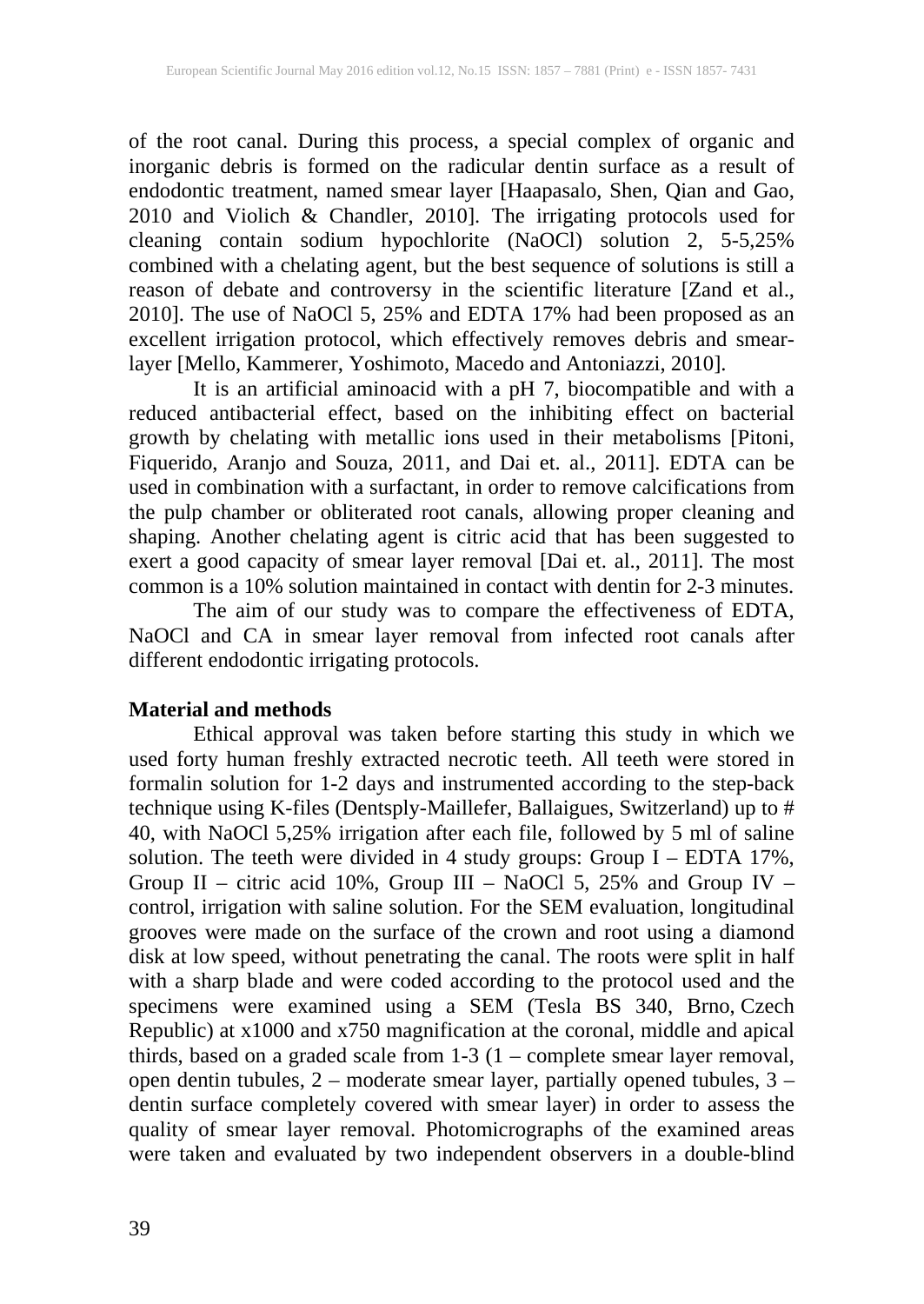manner. Statistical analysis was carried out with the Statistical Package for Social Sciences (SPSS) version 16.0 for Windows. Non parametric data of smear layer scores were presented as a percentage distribution and the mean ranks were calculated for each root section. The Kruskal-Wallis test was used to compare between final irrigation solutions at each section between study groups and Friedman test was used to compare between root canal thirds at each group. The level of significance was set at  $p<0.05$ .

### **Results**

According to Kruskal –Wallis test there were no statistically significant differences between EDTA and CA except for the apical thirds of the root canal, where CA proved to be more efficient in smear layer removing ability with  $p<0.05$  ( $p=0.042$ ). The mean scores of smear layer removal for the control and study groups are presented and listed in Fig. 1-2 and Table. These show the ability of chelating agents to remove debris efficiently in the coronal and middle thirds of the root canal.

| Table 1. Mean scores of smear layer removal from the radicular dentifi wall |                |                |                 |                         |
|-----------------------------------------------------------------------------|----------------|----------------|-----------------|-------------------------|
| Study group/                                                                | Coronal third  | Middle third   | Apical third    | p-value                 |
| Root area                                                                   | Mean $(+/-SD)$ | Mean $(+/-SD)$ | Mean $(+/-SD)$  |                         |
| Control (saline)                                                            | $3.0 + -0.0$   | $3.0 +/- 0.0$  | $3.0 + -0.0$    | $P=1$ (p $>0.05$ )      |
| <b>EDTA</b>                                                                 | $1.3 + -0.68$  | $1.4 + - 0.56$ | $2.6 + (-0.48)$ | P= $0.008$ (p< $0.01$ ) |
| CA                                                                          | $1.2 + -0.80$  | $1.1 + - 0.88$ | $1.78 + -0.24$  | P= $0.006$ (p< $0.01$ ) |
| Chlorhexidine                                                               | $3.0 +/- 0.0$  | $3.0 +/- 0.0$  | $3.0 + (-0.0$   | $P=1$ (p $>0.05$ )      |



Fig.1. Photomicrograph showing complete removal of the smear layer from the radicular dentine, CA group, (score 1).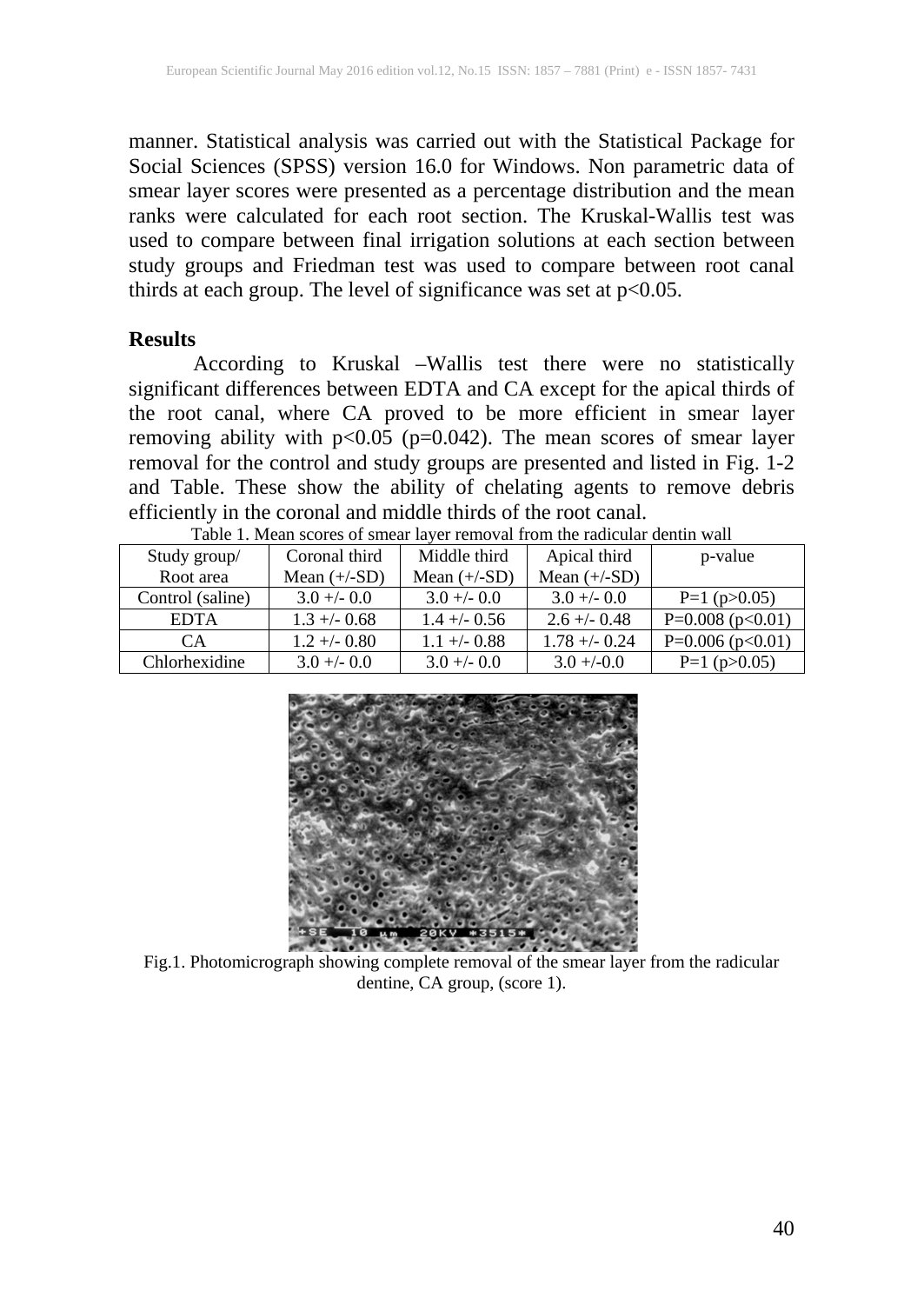

Fig. 2. Image from CHX group, with smear layer present on the dentin wall (score 3).

In the apical part, CA proved to have better cleaning properties compared to EDTA and CHX. The Friedman test had shown statistically significant differences within EDTA and CA groups regarding the degree of smear layer removal from canal sections, with a  $p<0.05$  ( $p=0.008$  and p=0.006 respectively). We recorded also a significant erosion of dentinal tubules in samples irrigated with EDTA, disclosing an important decalcifying effect of this solution.

#### **Discussion**

Root canal instrumentation produces a layer of organic and inorganic material called smear layer that may contain bacteria and their by-products. In endodontic treatment it has many disadvantages as it prevents the penetration of endodontic medicaments into dentinal tubules and disrupts the seal between the dentin walls and root filling, conditions that may lead to treatment failure [Violich & Chandler, 2010, and Monea, Stoica, Bechir, Burcea and Pangica, 2016]. Cleaning of endodontic system is extremely important and NaOCl 5, 25% solution is considered to be the gold standard in endodontic irrigating protocols due to its very good tissue dissolving effect; at the same time, it has been suggested to degrade micromechanical characteristics of dentin. Furthermore, it is toxic to apical tissue and has no effect on the inorganic component of the smear-layer. NaOCl 5, 25% solution promotes the formation of smear layer during instrumentation and the use of a chelating agent facilitates the smear layer removal [Liu, Kuah and Chen, 2007]. Another important endodontic irrigant is CHX, a cationic polybisguanide which can be used due to the antimicrobial activity and its unique property called substantivity. Until now, using chelating agents was done mostly by irrigation with EDTA, which has been tested in different concentrations and for different time periods [Di Lenarda, Candenaro and Sbaizero, 2000, Monea, Beresescu, Stoica and Stefanescu, 2016, and Cobankara, Erdogan and Hanurcu, 2011]. The disadvantages noticed were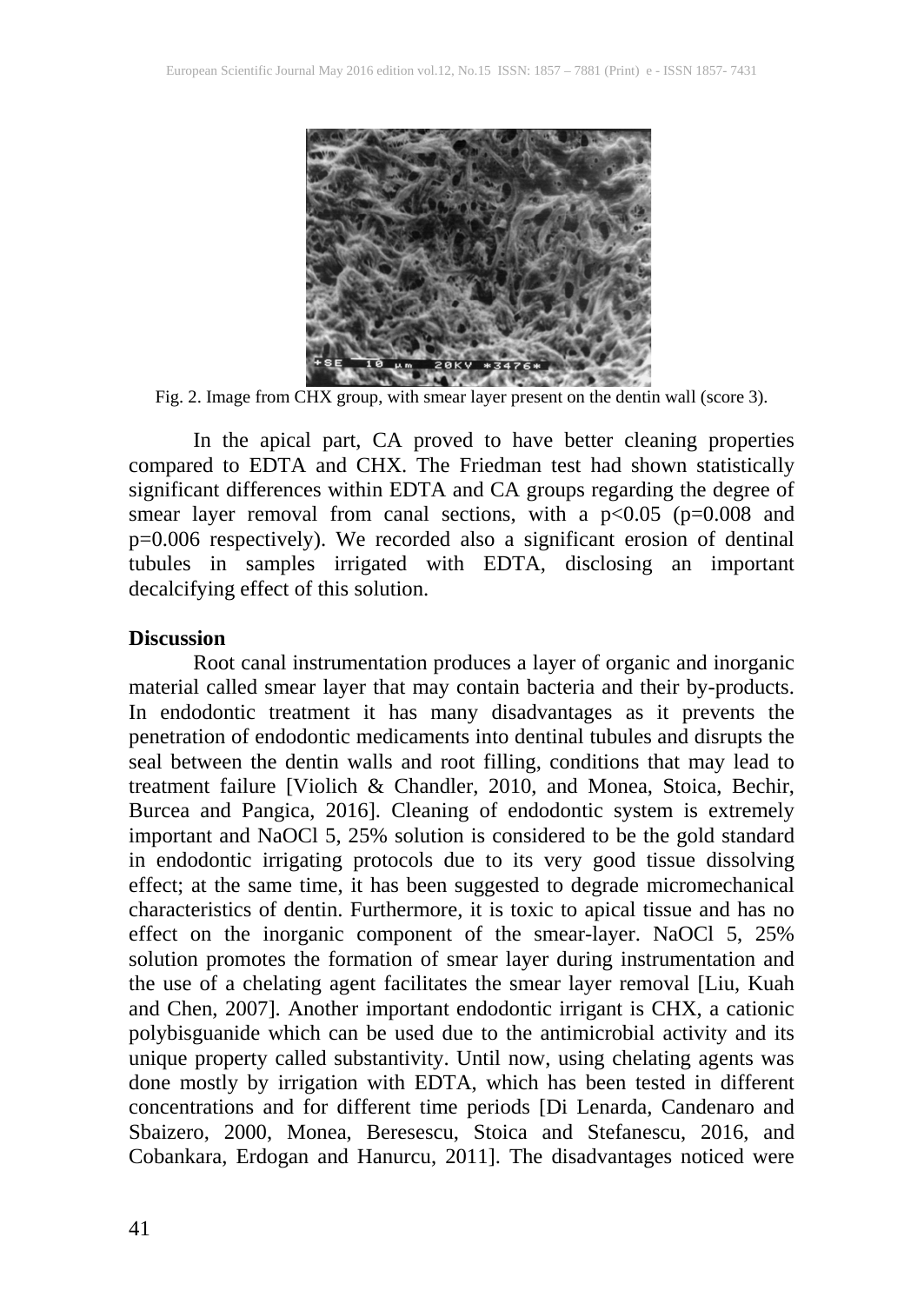lack efficiency in the apical area and dentinal erosion in the middle and coronal part of the root. Previous studies had shown that there is no significant difference between CA and EDTA regarding the capacity of smear layer removal, but both disclosed a limited antibacterial effect [Kuruvilla et. al., 2015, Kumar et. al., 2015]. Spano et. al. (2009) examined smear layer removal with different solutions and found that EDTA and CA had comparable effectiveness. Our results showed that 5, 25% NaOCl and 2% CHX did not promote an adequate cleaning of radicular dentin, with a great amount of smear layer present. Previous studies had demonstrated that CHX 2% solution could be an effective endodontic irrigant; it could maintain the canal free of microorganisms but few studied had shown its cleaning capacity. The present study was carried out on extracted teeth and therefore the results do not allow a definite conclusion regarding the effects of chelating solutions used in situ. The presence of blood and tissue fragments, together with other variables may influence the action of these chemical agents under use in the root canal system. Therefore, more long term clinical studies are necessary in order to confirm these results and to evaluate their relevance to dental endodontic practice.

### **Conclusion**

The apical part of root canal imposes a special attention during irrigation as the borderline between safety and effectiveness is particularly important in this area. Final irrigation of the root canal with 10% CA is more efficient than 17% EDTA in smear layer removal at apical level, which represents the most important area for disinfection. The chelating agents used, especially EDTA, exhibited an important decalcifying effect, therefore the risk of dentin erosion should be taken into consideration.

## **References:**

Haapasalo M., Shen Y., Qian W., Gao Y. Irrigation in endodontics. Dent Clin North Am; 2010, 54: 291-312.

Violich D.R., Chandler N.P. The smear layer in endodontics – a review. Int Endod J; 2010; 43: 2-15.

Zand, V., Lotfi, M., Rahimi, S., Mokktari, H., Kazemi, A., Sakhamanesh, V. A comparative scanning electron microscopic investigation of the smear layer after the use of sodium hypochlorite gel and solutions forms as root canal irrigants. J Endod. 36(7), 2010, p. 1234-1237.doi: 10.1016/j.joen 2010.02.033.

Mello, I., Kammerer, B.A., Yoshimoto, D., Macedo, M.C., Antoniazzi, J.H. Influence of final rinse technique on ability of ethylenediaminotetraaminoacetic acid of removing smear layer. J Endod. 36, 2010, p. 512-514.